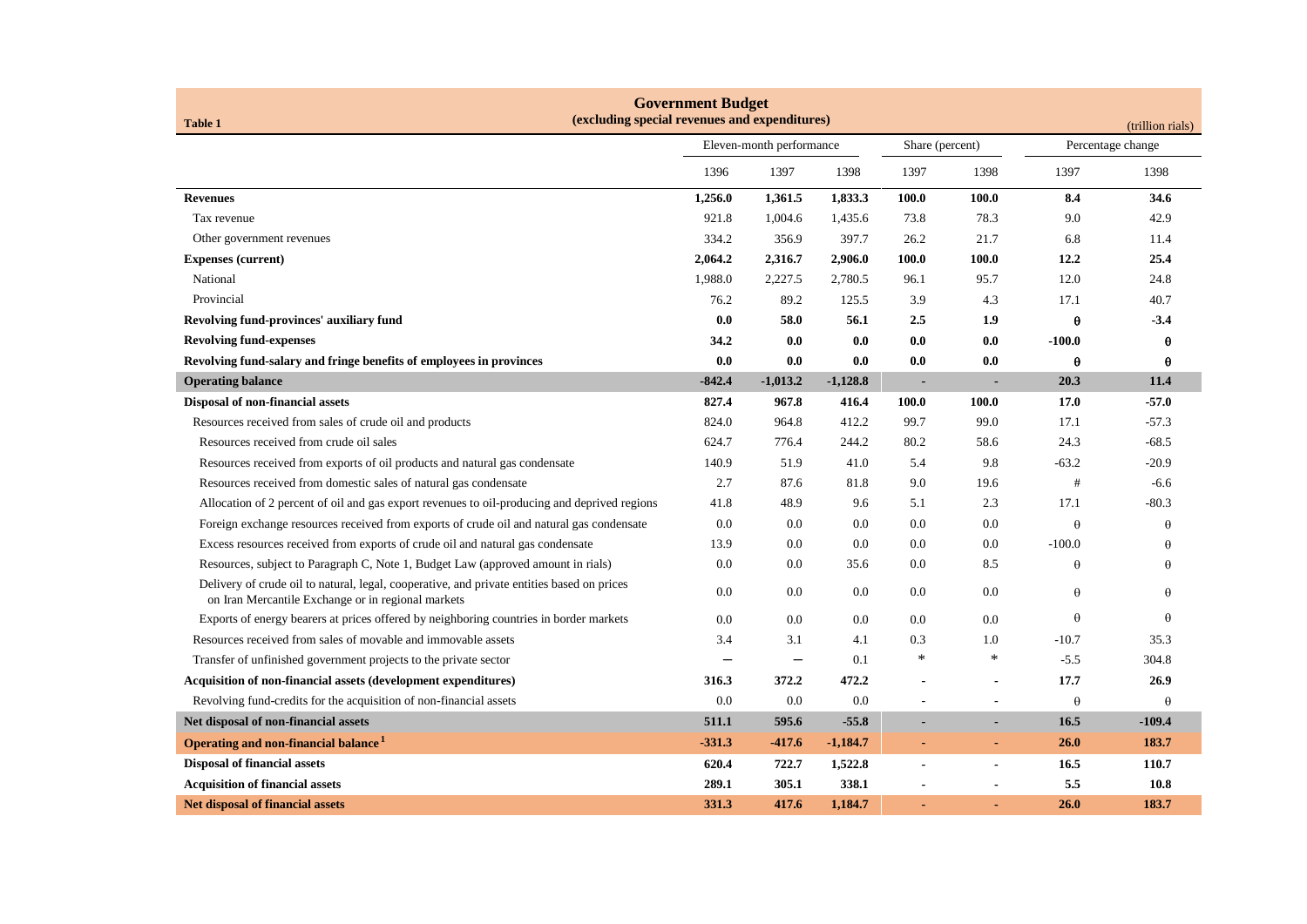| Ratio analysis: (percent) |  |
|---------------------------|--|
|---------------------------|--|

| <b>Revenues to expenses</b>                                                                                        | 60.8    | 58.8    | 63.1    |
|--------------------------------------------------------------------------------------------------------------------|---------|---------|---------|
| Tax revenue to expenses                                                                                            | 44.7    | 43.4    | 49.4    |
| Other government revenues to expenses                                                                              | 16.2    | 15.4    | 13.7    |
| Sum of revenues and disposal of non-financial assets to<br>sum of expenses and acquisition of non-financial assets | 87.5    | 86.6    | 66.6    |
| Tax revenue to sum of expenses and acquisition of non-financial assets                                             | 38.7    | 37.4    | 42.5    |
| Other government revenues to sum of expenses and acquisition of non-financial assets                               | 14.0    | 13.3    | 11.8    |
| Crude oil sales to sum of expenses and acquisition of non-financial assets                                         | 26.2    | 28.9    | 7.2     |
| Operating and non-financial balance to sum of expenses and acquisition of non-financial assets                     | $-13.9$ | $-15.5$ | $-35.1$ |
| Acquisition of non-financial assets to crude oil sales                                                             | 50.6    | 47.9    | 193.4   |
| <b>Acquisition of non-financial assets to expenses</b>                                                             | 15.3    | 16.1    | 16.3    |

Source: Treasury General, Ministry of Economic Affairs and Finance

<sup>1</sup> It is the sum of the operating balance and the net disposal of non-financial assets.

 $\theta$  Calculation of percentage change is not possible.

 **#** More than 1000 percent increase.

Figure is not a significant decimal fraction.

─ Negligible fraction.